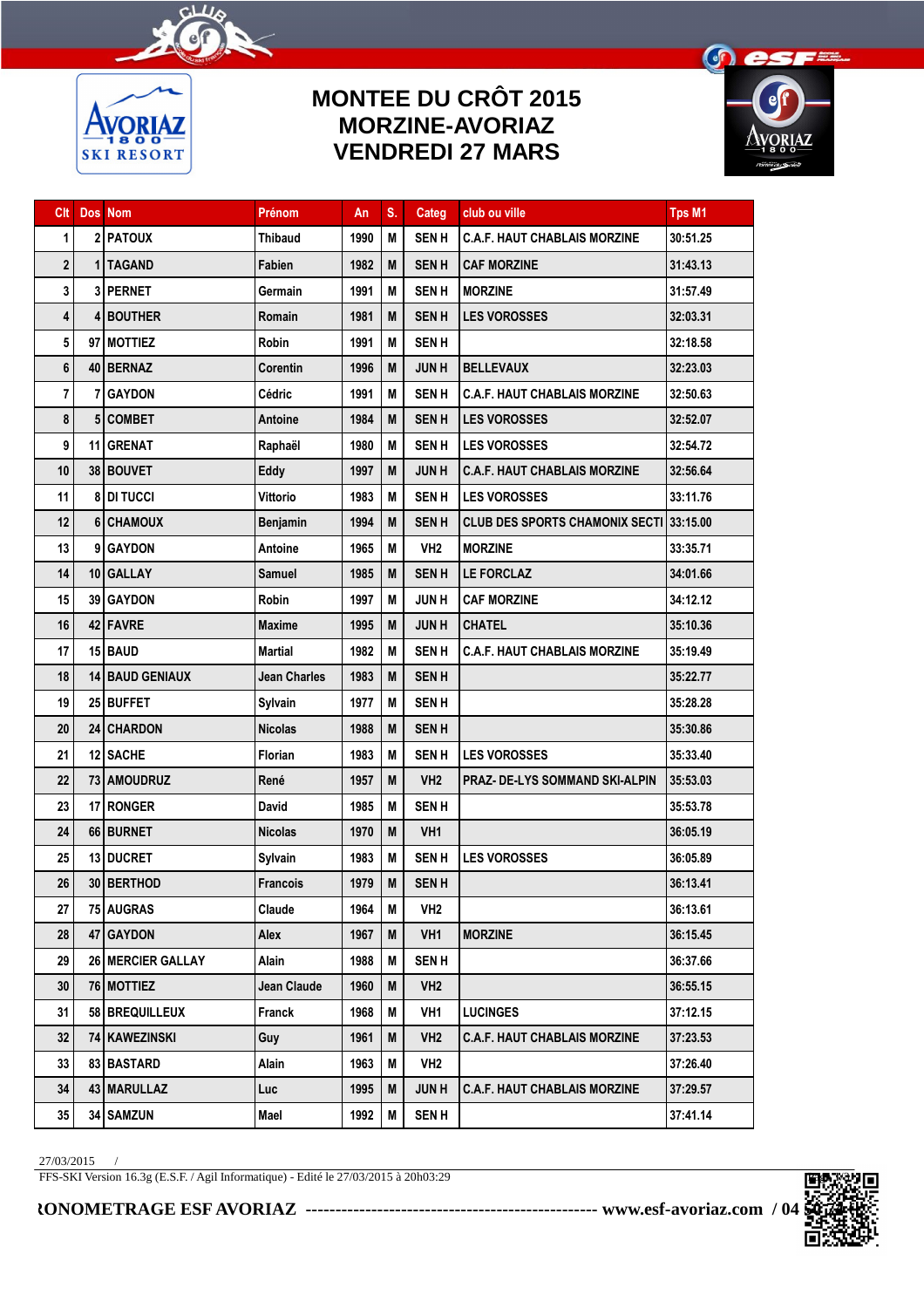| Clt | <b>Dos</b> Nom      | Prénom               | An   | S. | Categ           | club ou ville                       | <b>Tps M1</b> |
|-----|---------------------|----------------------|------|----|-----------------|-------------------------------------|---------------|
| 36  | 77 PORRET           | Alain                | 1964 | M  | VH <sub>2</sub> |                                     | 39:00.09      |
| 37  | 31 GAYDON           | <b>Thibault</b>      | 1986 | М  | <b>SENH</b>     | <b>Morzine</b>                      | 39:25.05      |
| 38  | 51 BUET             | <b>Nicolas</b>       | 1965 | M  | VH <sub>2</sub> | <b>MORZINE</b>                      | 39:29.66      |
| 39  | 28 BLANC DEPOTEX    | Raphael              | 1976 | M  | <b>SEN H</b>    |                                     | 39:38.10      |
| 40  | 50 MARCELLIN        | Christophe           | 1966 | M  | VH <sub>1</sub> |                                     | 39:39.60      |
| 41  | 16 TROMBERT         | <b>Maxime</b>        | 1991 | M  | <b>SENH</b>     |                                     | 39:41.14      |
| 42  | 54 MICHAUD          | <b>Olivier</b>       | 1973 | M  | VH <sub>1</sub> | <b>C.A.F. HAUT CHABLAIS MORZINE</b> | 39:51.09      |
| 43  | 48   FEUQUIERES     | <b>Benoit</b>        | 1967 | M  | VH <sub>1</sub> | <b>CAF MORZINE</b>                  | 39:55.15      |
| 44  | 56 REY              | <b>Stephane</b>      | 1966 | M  | VH <sub>1</sub> |                                     | 40:01.03      |
| 45  | 49 COURT            | Jean François        | 1971 | M  | VH <sub>1</sub> |                                     | 40:05.21      |
| 46  | 61 ALLOIN           | <b>Didier</b>        | 1971 | M  | VH <sub>1</sub> |                                     | 40:12.75      |
| 47  | 52 GAILLARD         | Fabrice              | 1973 | M  | VH <sub>1</sub> | <b>C.A.F. HAUT CHABLAIS MORZINE</b> | 40:16.15      |
| 48  | 21 GAYDON           | Ludovic              | 1987 | M  | <b>SENH</b>     |                                     | 40:18.80      |
| 49  | 80 CHEVALLET        | Joseph               | 1955 | M  | VH <sub>3</sub> |                                     | 40:22.38      |
| 50  | 23 COTTET DUMOULIN  | Jerome               | 1977 | M  | <b>SENH</b>     | <b>C.A.F. HAUT CHABLAIS MORZINE</b> | 40:35.29      |
| 51  | 55 LAUNAY           | Stéphane             | 1968 | M  | VH <sub>1</sub> |                                     | 40:36.84      |
| 52  | <b>44 CHANOZ</b>    | <b>Maxime</b>        | 1995 | M  | <b>JUNH</b>     | <b>CHAMBERY ESCALADE</b>            | 40:59.78      |
| 53  | 18 RICHARD          | Fabrice              | 1979 | M  | <b>SENH</b>     |                                     | 41:13.27      |
| 54  | 68 BARDY            | Agnès                | 1958 | F  | <b>VET F</b>    | <b>C.A.F. HAUT CHABLAIS MORZINE</b> | 41:14.00      |
| 55  | 84 PREMAT           | Yves                 | 1952 | M  | VH <sub>3</sub> |                                     | 41:23.28      |
| 56  | 45 GAYDON           | <b>Manon</b>         | 1996 | F  | <b>JUNF</b>     | <b>CAF MORZINE</b>                  | 41:38.09      |
| 57  | 90   MORAND         | Gérard               | 1952 | M  | VH3             | <b>PRAZ MONTAGNE</b>                | 41:49.23      |
| 58  | 64 THOMPSON         | <b>David</b>         | 1974 | M  | VH <sub>1</sub> |                                     | 41:55.43      |
| 59  | 62 VESIN            | Jacques              | 1967 | M  | VH <sub>1</sub> |                                     | 41:56.89      |
| 60  | 33 VESIN            | Paul                 | 1993 | M  | <b>SENH</b>     |                                     | 41:59.42      |
| 61  | 60 BASSET           | <b>Bruno</b>         | 1967 | М  | VH <sub>1</sub> |                                     | 42:26.20      |
| 62  | 63 BERGER           | <b>Marcel</b>        | 1965 | M  | VH <sub>2</sub> |                                     | 43:15.17      |
| 63  | 37 HUBER            | Joachim              | 1952 | Μ  | VH <sub>3</sub> |                                     | 43:31.28      |
| 64  | 70 FILLON           | Véronique            | 1965 | F  | <b>VET F</b>    | <b>CAF MORZINE</b>                  | 43:54.99      |
| 65  | 81 GAYDON           | <b>Jean Francois</b> | 1963 | Μ  | VH <sub>2</sub> | <b>CAF MORZINE</b>                  | 43:57.43      |
| 66  | 19 PUTHON           | Anthony              | 1987 | M  | <b>SENH</b>     |                                     | 44:09.58      |
| 67  | 46 DRUELLE-FILLON   | Kéva                 | 1996 | F  | <b>JUNF</b>     | <b>CAF MORZINE</b>                  | 44:17.16      |
| 68  | 22 DEPOISIER        | Hervé                | 1976 | M  | <b>SENH</b>     |                                     | 44:23.74      |
| 69  | 57 BLANCHON         | Arnaud               | 1968 | M  | VH1             | <b>ESF les Gets</b>                 | 44:45.91      |
| 70  | 67 NORTON           | Julian               | 1972 | M  | VH <sub>1</sub> |                                     | 44:49.17      |
| 71  | 29 BONAN            | <b>Thomas</b>        | 1981 | M  | <b>SENH</b>     | <b>PRAZ MONTAGNE</b>                | 44:52.00      |
| 72  | 79 FILLON           | Jean Louis           | 1961 | M  | VH <sub>2</sub> |                                     | 45:10.18      |
| 73  | 82 GRENAT           | Gilles               | 1956 | M  | VH <sub>2</sub> | <b>LA FORCLAZ</b>                   | 45:42.40      |
| 74  | $32$ DUBY           | Jérome               | 1987 | M  | <b>SENH</b>     | CR2H                                | 45:43.90      |
| 75  | 91   PADILLA        | Antoine              | 1940 | M  | VH <sub>3</sub> | <b>Cluses</b>                       | 46:17.68      |
| 76  | 86   FAVRE-VICTOIRE | <b>Maurice</b>       | 1941 | M  | VH <sub>3</sub> | la Chap. d'Abondance                | 46:36.86      |
| 77  | 71 EYRE             | Francesca            | 1970 | F  | <b>VET F</b>    | <b>MORZINE</b>                      | 46:47.86      |

27/03/2015 /

FFS-SKI Version 16.3g (E.S.F. / Agil Informatique) - Edité le 27/03/2015 à 20h03:29

Page 2/3